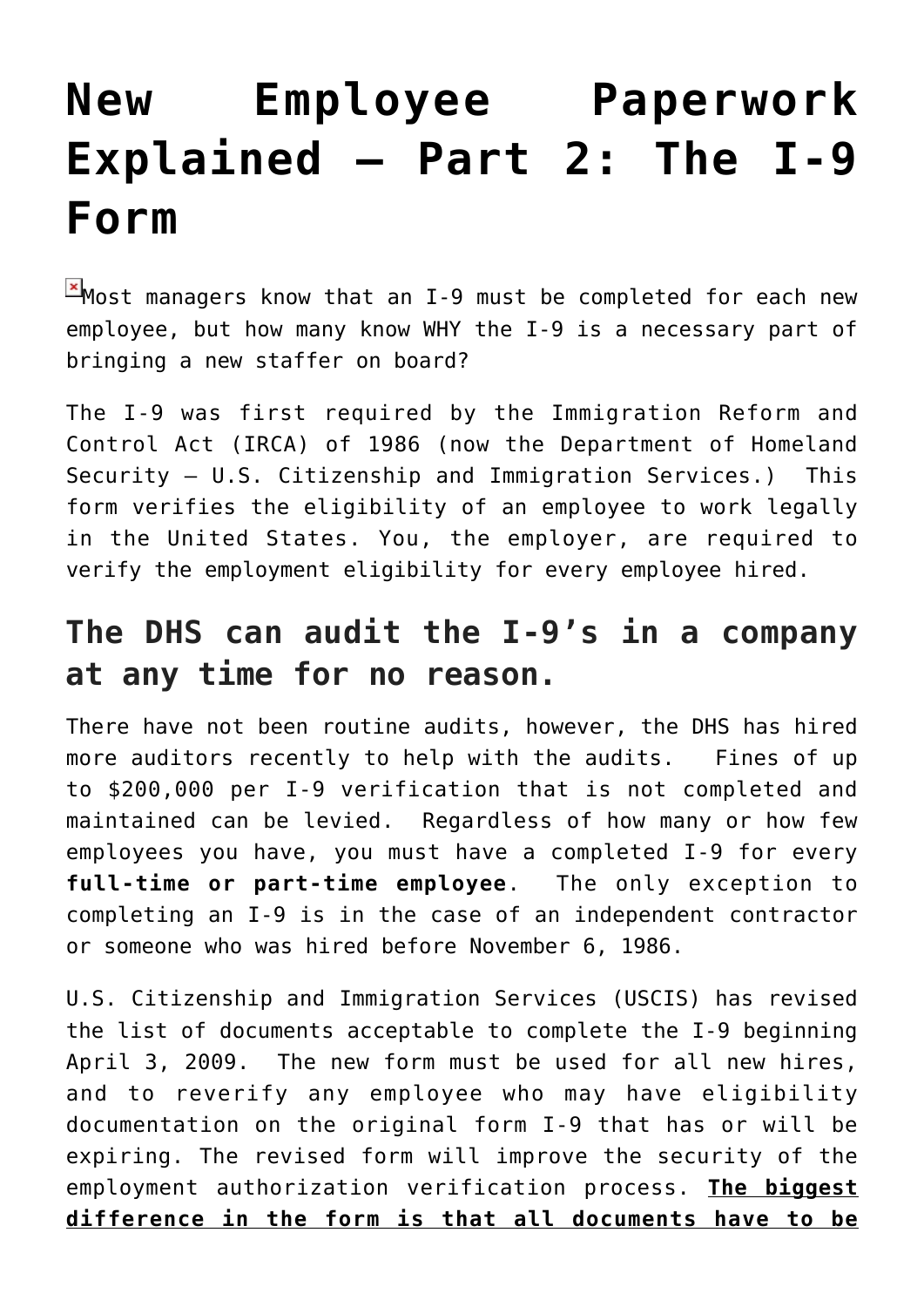#### **unexpired.**

An **[Employment Eligibility Verification form \(I-9 Form\)](http://www.uscis.gov/portal/site/uscis/menuitem.5af9bb95919f35e66f614176543f6d1a/?vgnextoid=31b3ab0a43b5d010VgnVCM10000048f3d6a1RCRD&vgnextchannel=db029c7755cb9010VgnVCM10000045f3d6a1RCRD)** must be completed within 3 days of hire. This form should be kept in a separate file from the employees' file. The forms should be kept for 3 years or for one year after the end of employment.

## **Each employee must present original documents, not photocopies.**

The only exception is an employee may present a certified copy of a birth certificate.

On the form, the employer must verify the employment eligibility and identity documents presented by the employee and record the document information on the I-9 form.

Employees are required to present either one of the documents from List A, or one document from each List B and List C.

# **List A (Documents that establish both identity and employment eligibility)**

- Current United States Passport
- Permanent Resident Card or Alien Registration Receipt Card (I-551)
- Temporary Resident Card (I-688)
- Employment Authorization Document (I-766, I-688B, or I-688A)
- Foreign Passport with temporary I-551 stamp
- For aliens authorized to work only for a specific employer, foreign passport with Form I-94 authorizing employment with this employer

#### **List B (Documents that establish identity**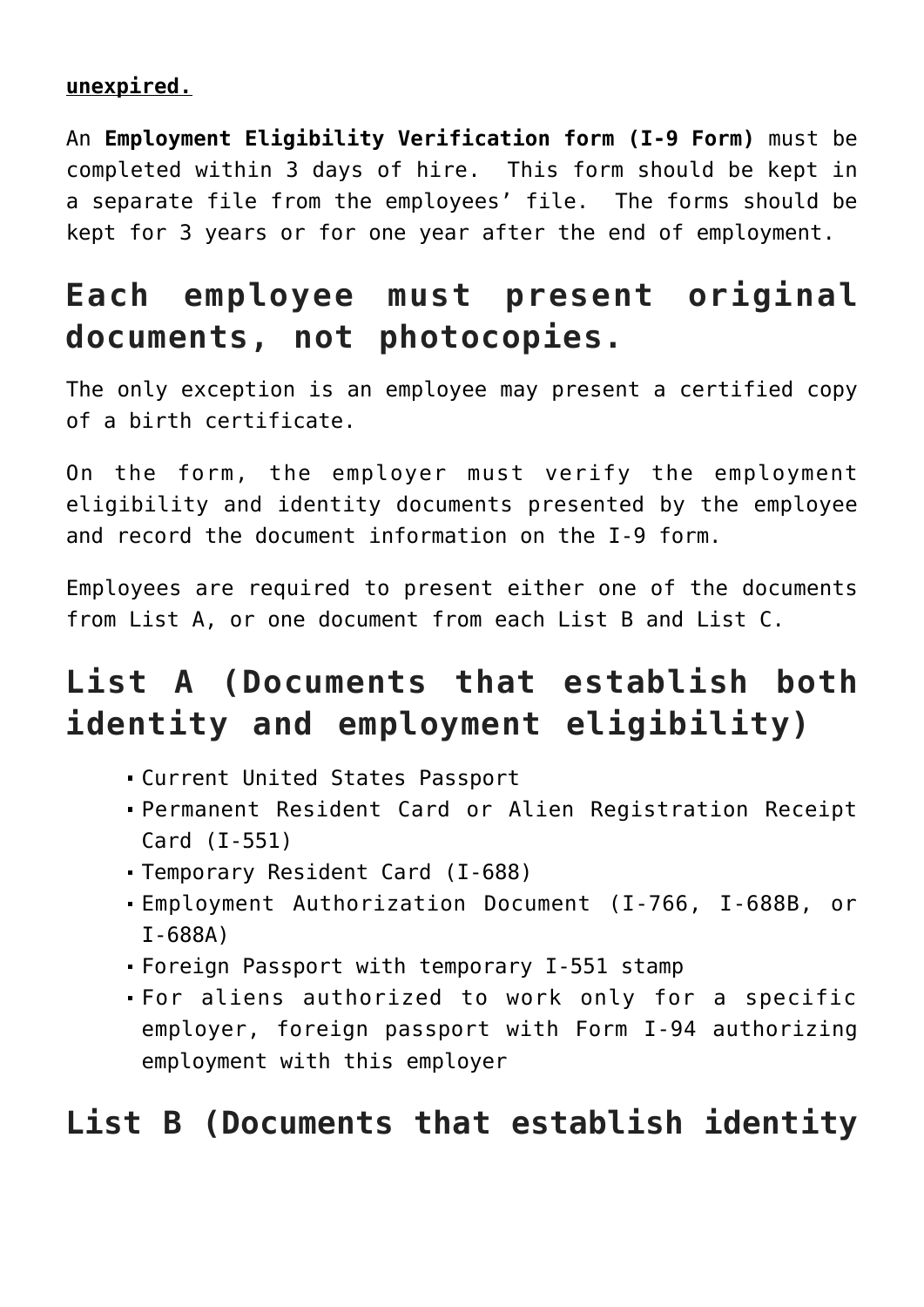# **only)**

- Driver's license issued by a state or outlying possession
- ID card issued by a state or outlying possession
- Native American tribal document
- Canadian driver's license or ID card with a photograph (for Canadian aliens authorized to work only for a specific employer)
- School ID card with a photography
- Voter's registration card
- U.S. Military card or draft record
- Military dependent's ID Card

# **List C (Documents that establish employment eligibility only)**

- Social Security account number card without employment restrictions
- Original or certified copy of a birth certificate with an official seal issued by a state or local government agency
- Certification of Birth Abroad
- US Citizen ID Card
- Native American tribal document
- Form I-94 authorizing employment with this employer (for aliens authorized to work only for a specific employer)

### **No I-9 Documentation?**

An employee who fails to produce the required document, or a receipt for a replacement document (in the case of of lost, stolen or destroyed documents), within three business days of the date employment begins, can be terminated. An employee who shows a receipt has ninety days to present the original documents.